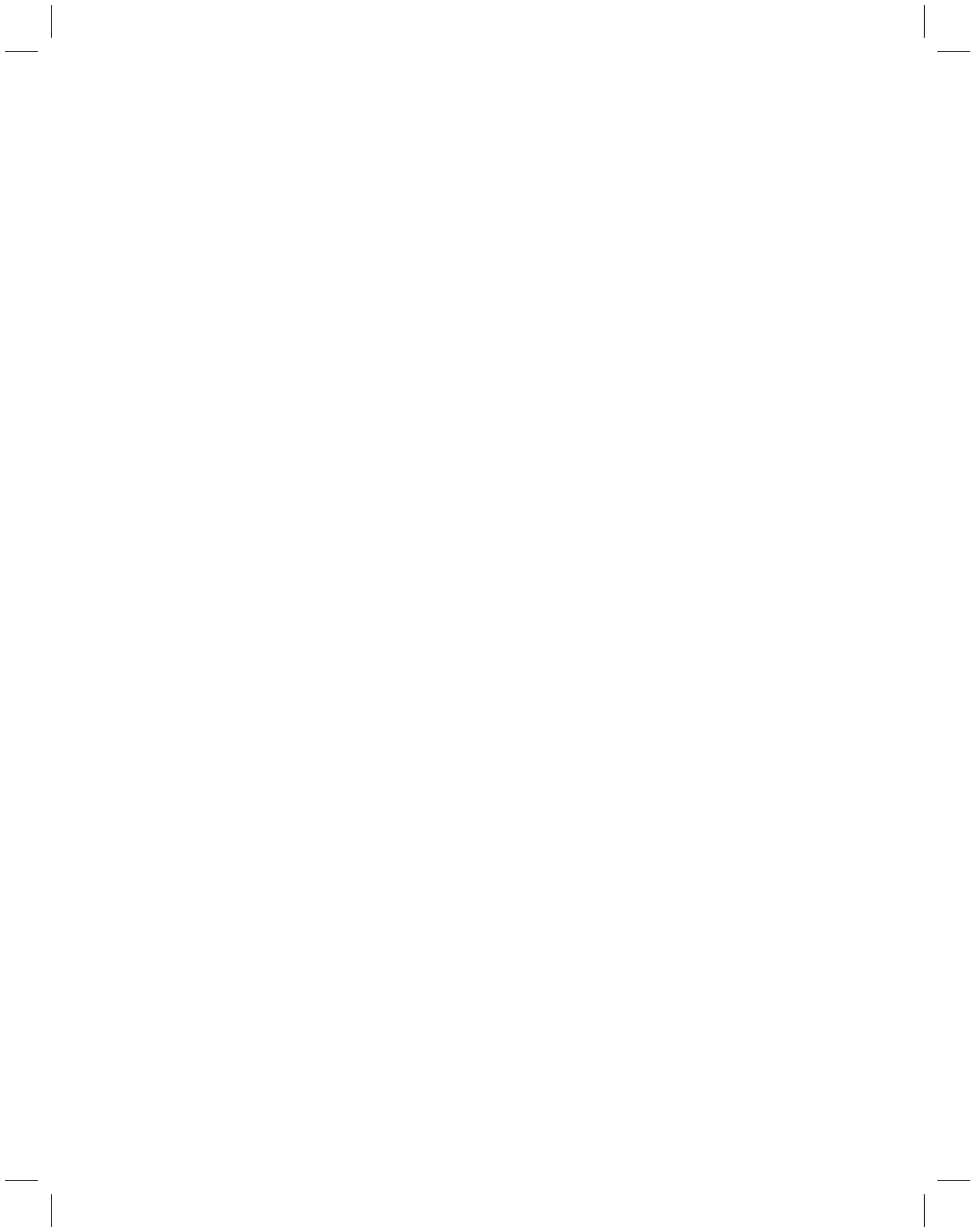Innovations that include strengthening the practice of formative assessment produce significant and often substantial learning gains.

*—Black & Wiliam, 1998b, p. 140*

This conclusion, from Paul Black and Dylan Wiliam's comprehensive<br>review of research on formative assessment practices, has changed<br>the face of assessment today. It is in large part responsible for the<br>widespread focus in review of research on formative assessment practices, has changed the face of assessment today. It is in large part responsible for the widespread focus in education on the particular kind of assessment known as "formative."

Their research review (1998a) examined studies that collectively encompassed kindergarteners to college students; represented a range of subject areas including reading, writing, social studies, mathematics, and science; and were conducted in numerous countries throughout the world, including the United States. The gains reported in the studies they describe are among the largest found for any educational intervention.

Typical effect sizes were between 0.4 and 0.7. In other words, the achievement gains realized by students whose teachers rely on formative assessment can range from 15 to 25 percentile points, or two to four grade equivalents, on commonly used standardized achievement test score scales. In broader terms, this kind of score gain, if applied to performance on recent international assessments, would move the United States's rank from the middle of the pack of 42 nations tested to the top five (Black & Wiliam, 1998b).

An additional outcome common among the studies they analyzed is that certain formative assessment practices greatly increased the achievement of low-performing students, in some cases to the point of approaching that of high-achieving students. Not surprisingly, a plethora of formative assessment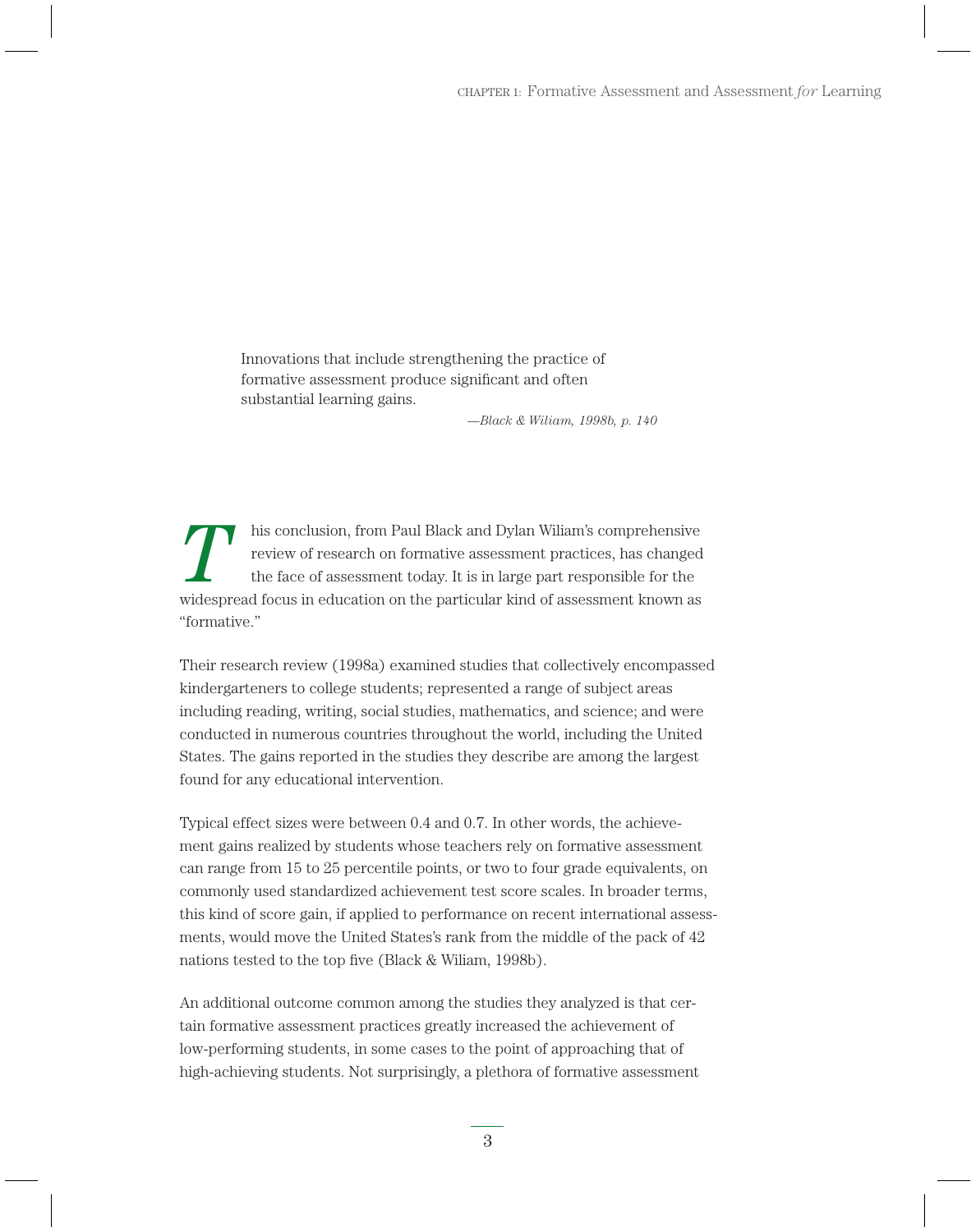programs and products has surfaced, due in part to the achievement gains and gap-closing powers reported by Black and Wiliam and other researchers. The adjective *formative* now appears frequently in titles of commercially prepared tests and item banks, interim and benchmark tests, short-cycle assessments, and classroom assessments.

Does calling a product or practice "formative" make it so? Are all of the tests and practices labeled as "formative" truly formative? And most importantly, what is it about *formative* that gives it its power? What led to the gains these researchers uncovered?

# **What Is Formative Assessment?**

First let's look at what is and what isn't formative. For Black and Wiliam, and for many other experts in the field, formative assessment is not an *instrument* or an *event*, but a collection of practices with a common feature: *they all lead to some action that improves learning*. Well-known educational researchers emphasize this point when they describe what is at the heart of formative assessment:

"Formative assessment, therefore, is essentially feedback (Ramaprasad, 1983) both to the teachers and to the pupil about present understanding and skill development in order to determine the way forward" (Harlen & James, 1997, p. 369).

"[Formative assessment] refers to assessment that is specifically intended to provide feedback on performance to improve and accelerate learning" (Sadler, 1998, p. 77).

"An assessment is formative to the extent that information from the assessment is fed back within the system and actually used to improve the performance of the system in some way" (Wiliam & Leahy, 2007, p. 31).

"Formative assessment is defined as assessment carried out during the instructional process for the purpose of improving teaching or learning. . . . What makes formative assessment formative is that it is immediately used to make adjustments so as to form new learning" (Shepard, 2008, p. 281).

The common thread woven throughout formative assessment research, articles, and books bears repeating: it is *not the instrument* that is formative; it is the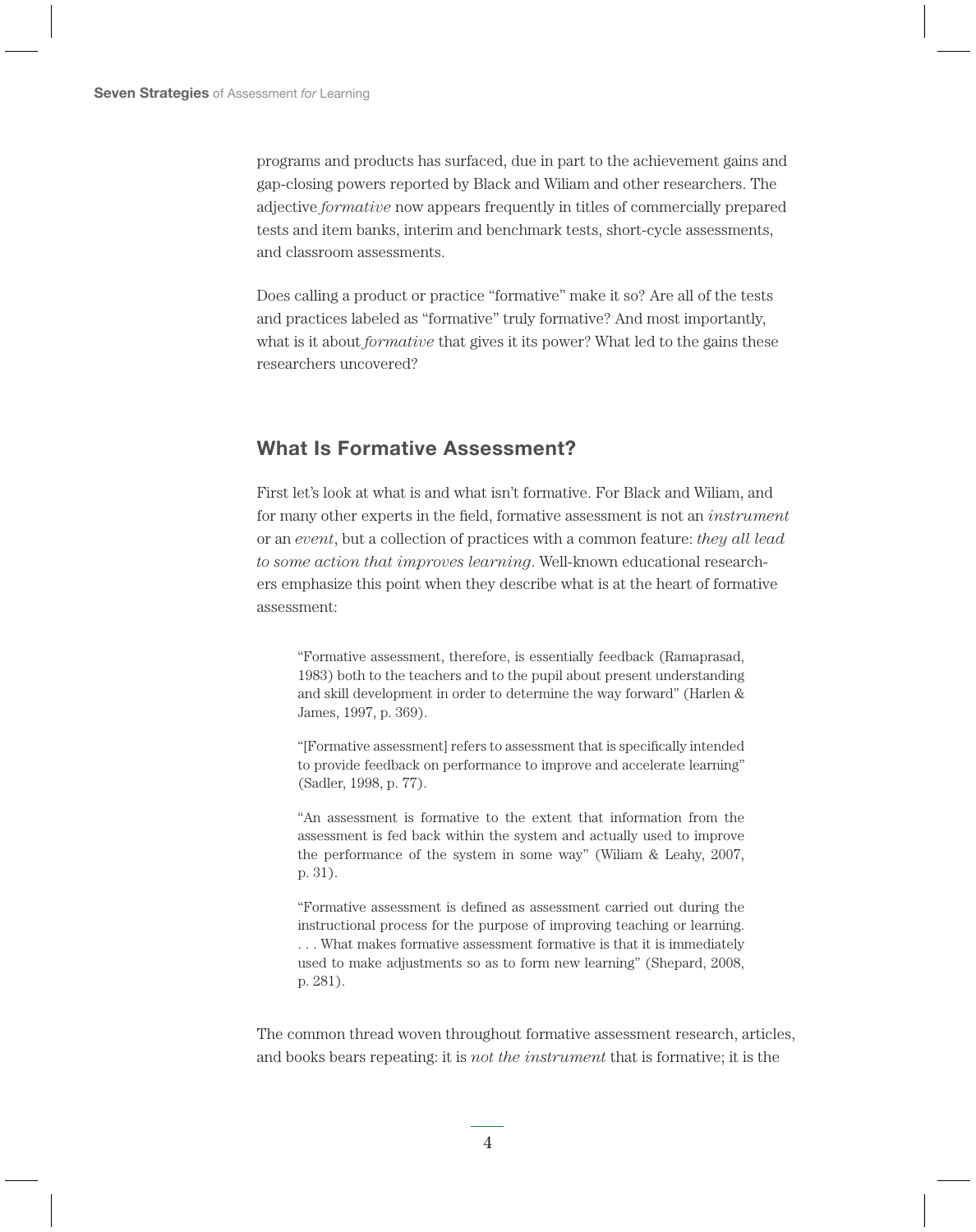*use of the information* gathered, by whatever means, *to adjust teaching and learning*, that merits the "formative" label (Figure 1.1).

*Figure 1.1*

## **Formative Assessment**

Formal and informal processes teachers and students use to gather evidence for the purpose of improving learning

In the classroom we assess formally through assignments, tests, quizzes, performances, projects, and surveys; or informally through questioning and dialogue, observing, and anecdotal note taking. In any of these instances, we may or may not be engaged in formative assessment: the determining factor is not the type of assessment we use, but rather how we and our students use the information.

## **Summative Assessment**

When the information from an assessment is used solely to make a judgment about level of competence or achievement, it is a *summative assessment* (Figure 1.2). At the classroom level, an assessment is summative when it is given to determine how much students have learned at a particular point in time, for the purpose of communicating achievement status to others. The communication

*Figure 1.2*

**Summative Assessment**

Assessments that provide evidence of student achievement for the purpose of making a judgment about student competence or program effectiveness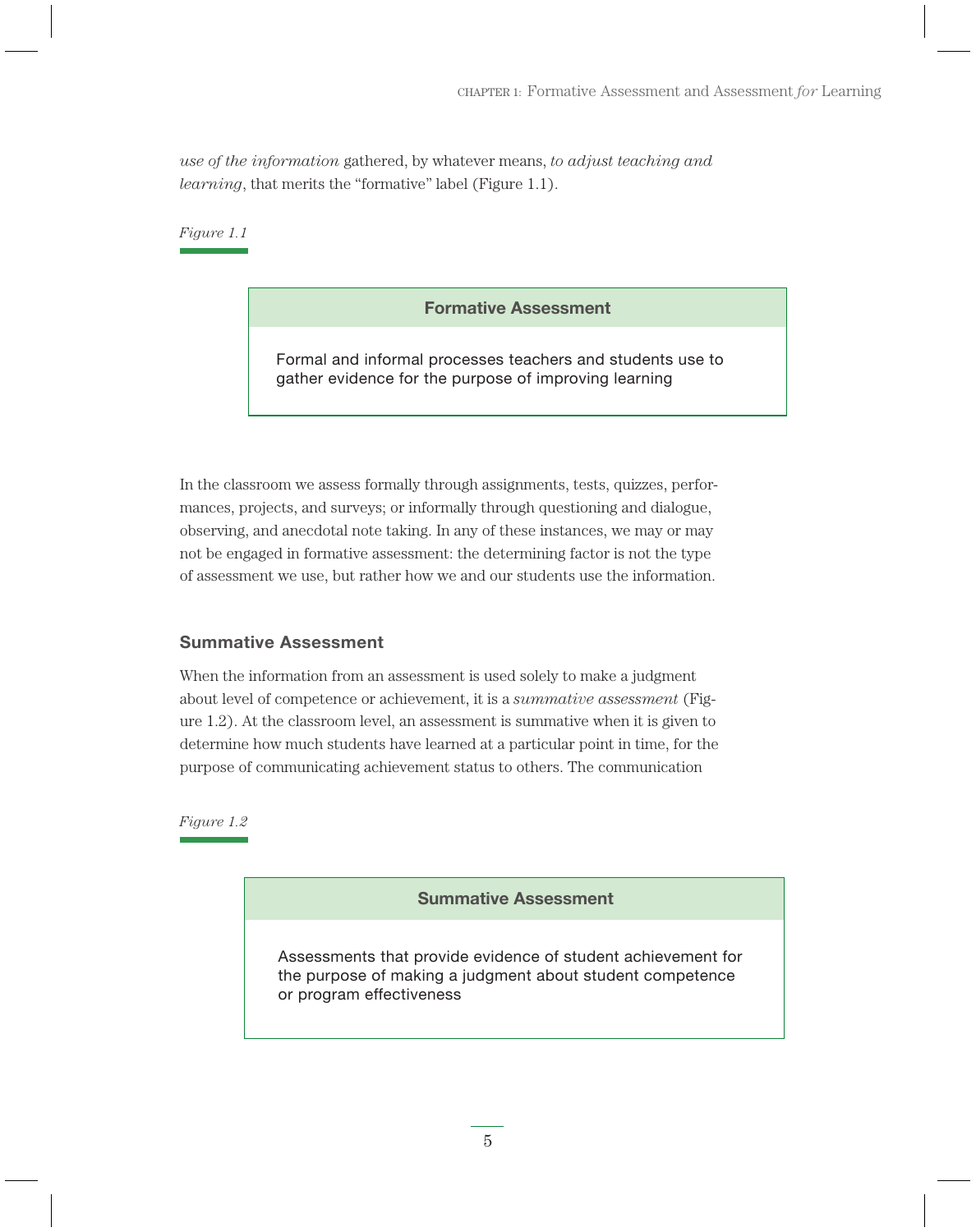usually takes the form of a symbol, a letter grade or number, or a comparison to a standard such as "Meets the Standard" or "Proficient," that is reported to students and eventually to parents. Sometimes an assessment intended to be used formatively can be used summatively, such as when the evidence indicates that students have attained mastery. And sometimes an assessment intended to be used summatively can be used formatively, such as when a test reveals significant problems with learning that we address through reteaching.

At the program level, an assessment is summative when results are used to make judgments such as determining how many students are and are not meeting standards in a certain subject for purposes of accountability. The data may be reported to educators within the system, the school board, and the community.

Summative assessments aren't bad or wrong. They're just not formative; they have a different purpose—to report out level of achievement. Mislabeling them as *formative* will not cause them to generate the achievement gains noted in research studies.

## **Formative or Summative?**

An important reason to distinguish between formative and summative assessment is that achievement gains credited to formative assessment practices will not materialize unless certain conditions are met, and at least some of these conditions are often *not* met by assessments whose primary purpose is summative. The conditions are as follows:

- 1. The assessment instrument or event is designed so that it aligns directly with the content standards to be learned.
- 2. All of the instrument or event's items or tasks match what has been or will be taught.
- 3. The instrument or event provides information of sufficient detail to pinpoint specific problems, such as misunderstandings, so that teachers can make good decisions about what actions to take, and with whom.
- 4. The results are available in time to take action with the students who generated them.
- 5. Teachers and students do indeed take action based on the results.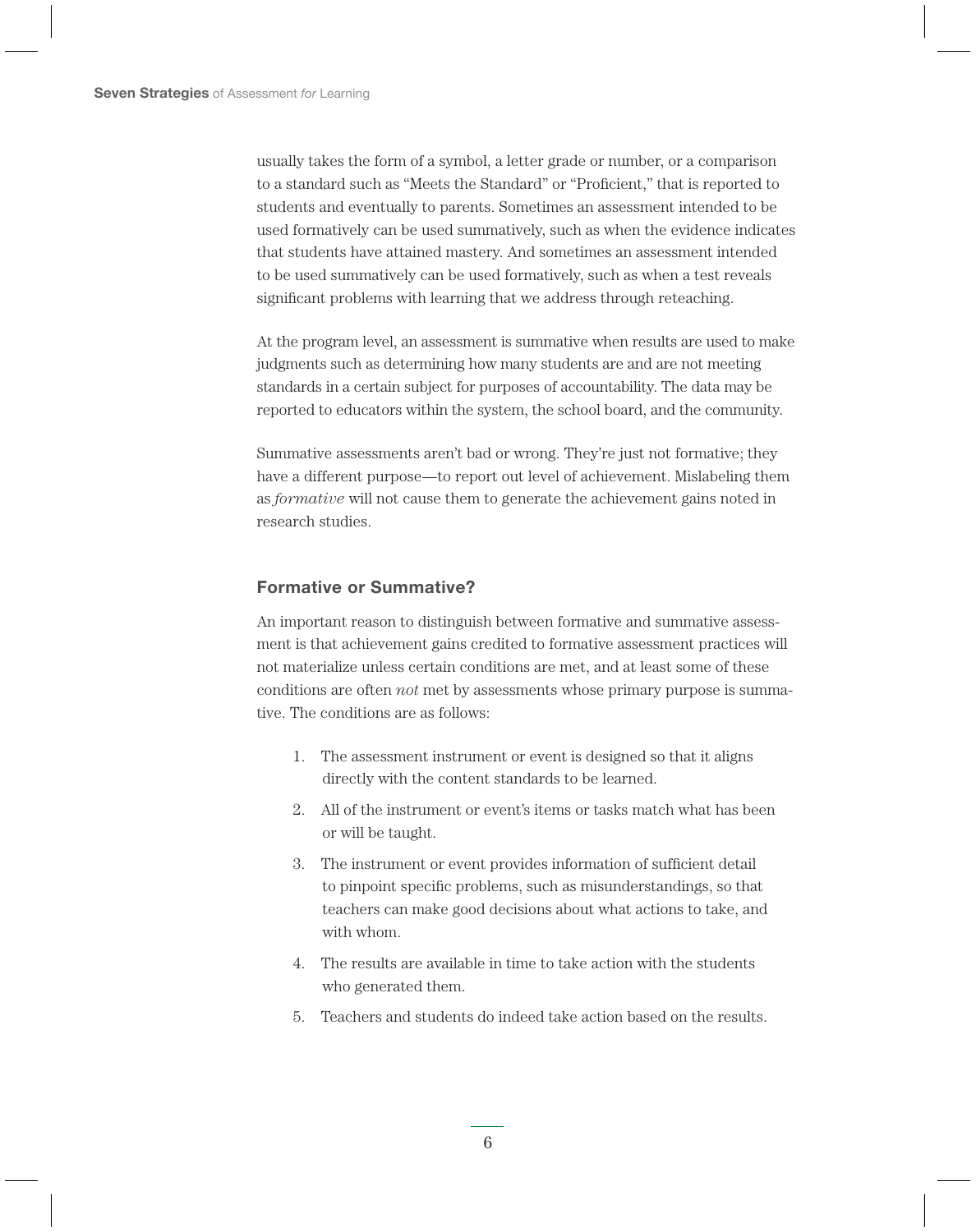If one or more of these conditions is not fulfilled, it is at best an incomplete attempt, and at worst harmful to learning. If the intent is formative, but the use is summative, it is a wasted opportunity. Assessment does not accomplish a formative purpose when "the information is simply recorded, passed on to a third party who lacks either the knowledge or the power to change the outcome, or is too deeply coded (for example, as a summary grade given by the teacher) to lead to appropriate action" (Sadler, 1989, p. 121).

It is a good idea to review the assessments considered formative in your context against the requirements for effective formative use. You may also want to refer to the table in Figure 1.3, which lists types of assessments present in many current school systems, identifies their purposes, and classifies their intended uses.

# **What Gives Formative Assessment Its Power?**

The collection of hundreds of studies Black & Wiliam (1998a, 1998b) examined represents a diverse array of interventions, all of which featured some formative use of assessment data or processes. Practices yielding the largest achievement gains displayed the following characteristics:

- • Use of classroom discussions, classroom tasks, and homework to determine the current state of student learning/understanding, with action taken to improve learning/correct misunderstandings
- Provision of descriptive feedback, with guidance on how to improve, during the learning
- Development of student self- and peer-assessment skills

Drawing from their analysis of these studies, Black & Wiliam (1998b) make the following recommendations about key components of formative assessment:

• "Opportunities for students to express their understandings should be designed into any piece of teaching, for this will initiate the interaction through which formative assessment aids learning" (p. 143).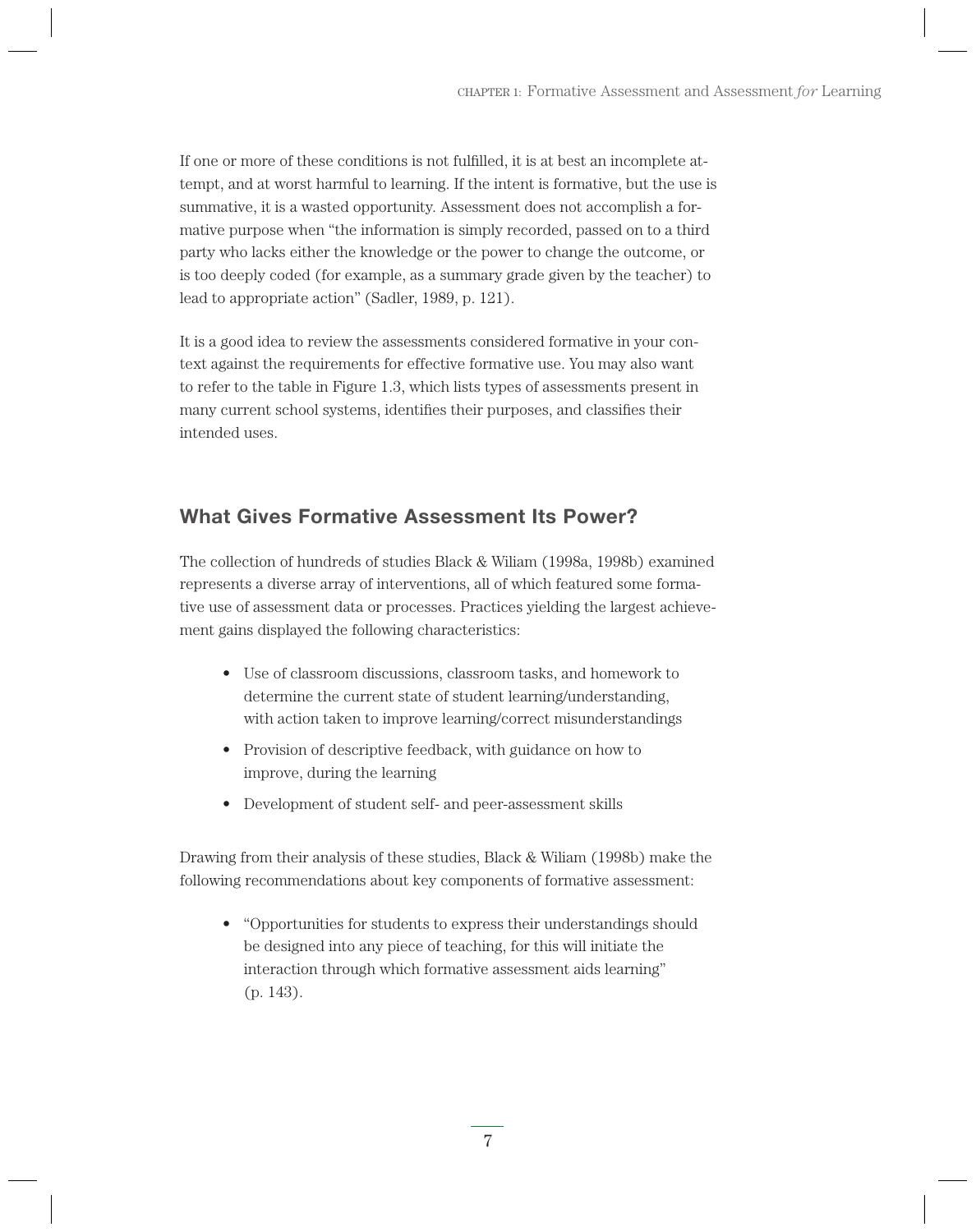### *Figure 1.3*

## **Formative or Summative?**

| Type of<br>assessment                                                     | What is<br>the purpose?                                                                             | Who will<br>use the<br>information?        | How will<br>it be used?                                                      | Is the use<br>formative or<br>summative? |
|---------------------------------------------------------------------------|-----------------------------------------------------------------------------------------------------|--------------------------------------------|------------------------------------------------------------------------------|------------------------------------------|
| <b>State test</b>                                                         | Measure level of<br>achievement on state<br>content standards                                       | <b>State</b>                               | Determine AYP                                                                | Summative                                |
|                                                                           |                                                                                                     | District,<br>Teacher<br>Teams              | Determine program<br>effectiveness                                           | Summative                                |
|                                                                           | Identify percentage of<br>students meeting per-<br>formance standards on<br>state content standards | <b>State</b>                               | Comparison of schools/districts                                              | Summative                                |
|                                                                           |                                                                                                     | District,<br>Teacher<br>Teams              | Develop programs/interventions<br>for groups or individuals                  | Formative                                |
| <b>District</b><br>bench-<br>mark,<br>interim, or<br>common<br>assessment | Measure level of<br>achievement toward<br>state content standards                                   | District,<br>Teacher<br>Teams              | Determine program<br>effectiveness                                           | Summative                                |
|                                                                           |                                                                                                     | District,<br>Teacher<br>Teams              | Identify program needs                                                       | Formative                                |
|                                                                           | Identify students need-<br>ing additional help                                                      | District,<br>Teacher<br>Teams,<br>Teachers | Plan interventions for groups<br>or individuals                              | Formative                                |
| <b>Classroom</b><br>assessment                                            | Measure level of<br>achievement on learning<br>targets taught                                       | Teachers                                   | Determine report card grade                                                  | Summative                                |
|                                                                           | Diagnose student<br>strengths and areas<br>needing reteaching                                       | Teacher<br>Teams,<br>Teachers              | Revise teaching plans for next<br>year/semester                              | Formative                                |
|                                                                           |                                                                                                     |                                            | Plan further instruction/<br>differentiate instruction for<br>these students | Formative                                |
|                                                                           |                                                                                                     | Teachers,<br>Students                      | Provide feedback to students                                                 | Formative                                |
|                                                                           | Understand strengths<br>and areas needing work                                                      | Students                                   | Self-assess, set goals for further<br>study/work                             | Formative                                |

**Program** = curriculum, texts/resources, and pedagogy

#### **Identifying program needs:**

Are we teaching to the right content standards/learning targets?

Do we have sufficient texts and other resources?

Are our teaching strategies effective?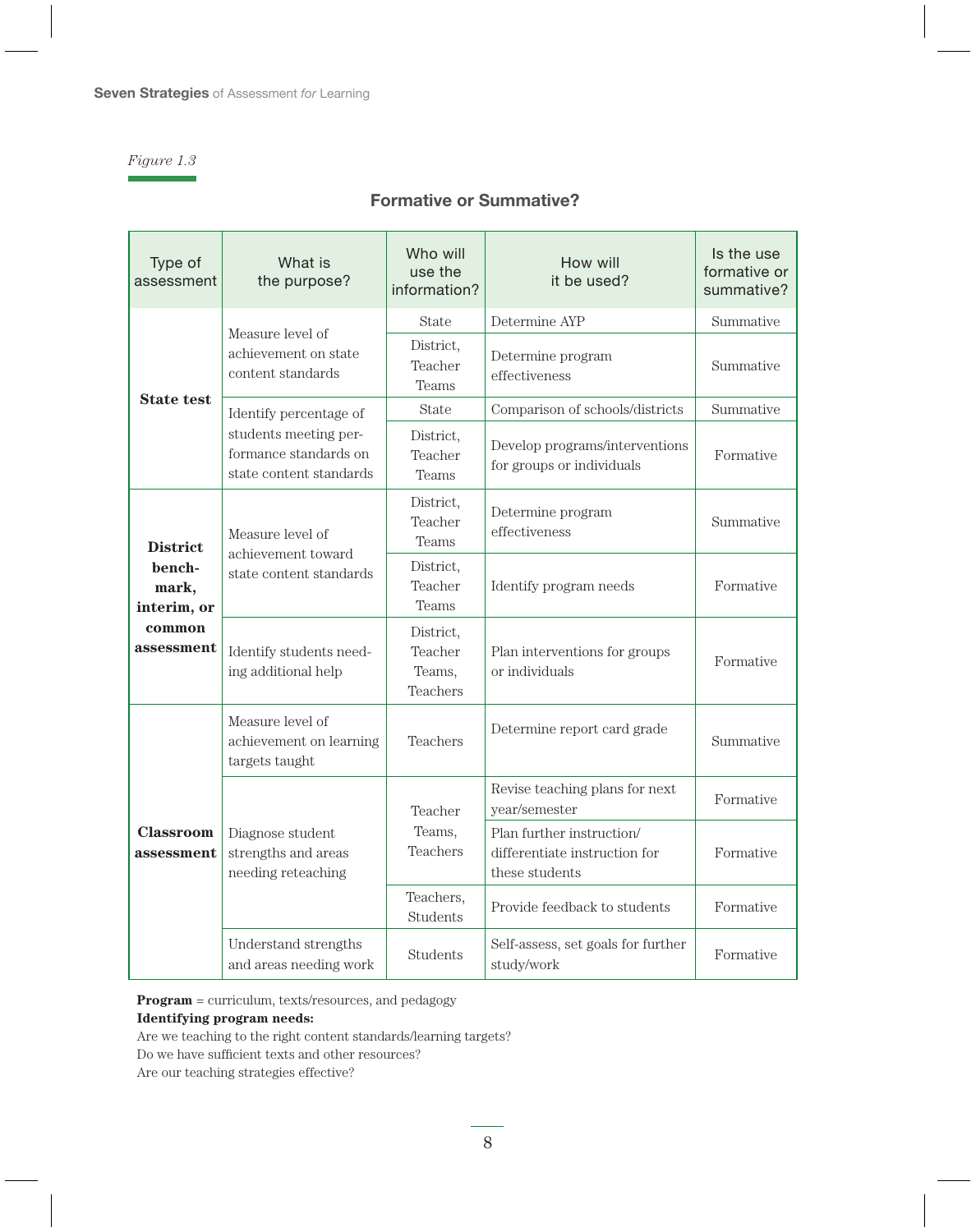- "The dialogue between pupils and teachers should be thoughtful, reflective, focused to evoke and explore understanding, and conducted so that all pupils have an opportunity to think and to express their ideas" (p. 144).
- "Feedback to any pupil should be about the particular qualities of his or her work, with advice on what he or she can do to improve, and should avoid comparison with other pupils" (p. 143).
- "Feedback on tests, seatwork, and homework should give each pupil guidance on how to improve, and each pupil must be given help and an opportunity to work on the improvement" (p.144).
- "If formative assessment is to be productive, pupils should be trained in self-assessment so that they can understand the main purposes of their learning and thereby grasp what they need to do to achieve" (p. 143).

Notice where these recommended practices fall on the chart in Figure 1.3. Formative assessment *is* a powerful tool in the hands of both teachers and students and the closer to everyday instruction, the stronger it is. Classroom assessment, sensitive to what teachers and students are doing daily, is most capable of providing the basis for understandable and accurate feedback about the learning, while there is still time to act on it. And it has the greatest capacity to develop students' ability to monitor and adjust their own learning.

## **Formative Assessment in Teachers' Hands**

Many formative assessment strategies address the teacher's information needs, helping to answer questions critical to good instruction:

- Who is and is not understanding the lesson?
- What are this student's strengths and needs?
- What misconceptions do I need to address?
- What feedback should I give students?
- What adjustments should I make to instruction?
- How should I group students?
- What differentiation do I need to prepare?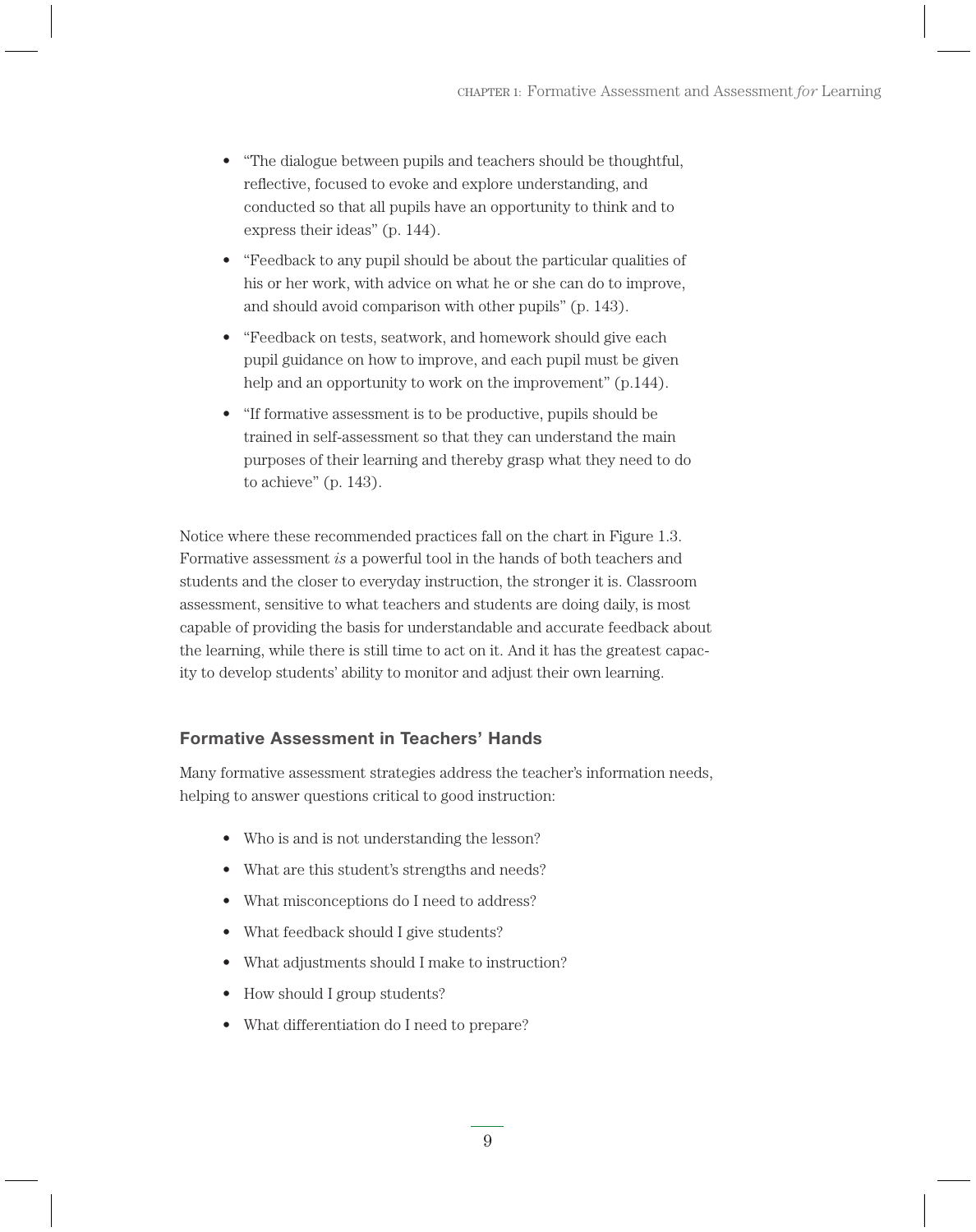There is no doubt that, acting on good information during the course of instruction, teachers can increase what and how well students learn. Indeed, some of the significant achievement gains attributable to formative assessment are due to enhanced questioning and dialogue techniques.

Many strong programs and practices help teachers obtain, interpret, and act on student achievement information. Data-driven decision making, developing interim assessments, Response to Intervention, differentiated instruction, minute-by-minute assessment, and questioning strategies are among the more well known of those focusing on teacher decision making. If you are already familiar with the term *formative assessment*, you probably have encountered its use in one or more of these contexts.

However, if teacher use of assessment information is our total picture of formative assessment, one very important player is sitting on the sidelines, and it's not the principal or the superintendent. We have benched the student.

## **Formative Assessment in Students' Hands**

Black and Wiliam's (1998a) research review showcases the student as decision maker. Many other prominent education experts, such as Rick Stiggins, Lorrie

"Whatever the procedures by which the assessment message is generated, it would be a mistake to regard the student as the passive recipient of a call to action."

Shepard, Grant Wiggins, Jay McTighe, and Sue Brookhart, have also described the benefits of student involvement in the assessment process. In an often-cited article describing how formative assessment improves achievement, Sadler (1989) concludes that it hinges on developing students' capacity to monitor the quality of their own work during production:

*Black & Wiliam, 1998a, p. 21*

The indispensable conditions for improvement are that the *student* comes to hold a concept of quality roughly similar to that held by the teacher, is able to monitor continuously the quality of what is being produced *during the act of production itself*, and has a repertoire of alternative moves or strategies from which to draw at any given point. (p. 121, emphasis in original)

Writing about formative assessment in the science classroom, Atkin, Black, & Coffey (2001) translate the conditions Sadler describes into three questions: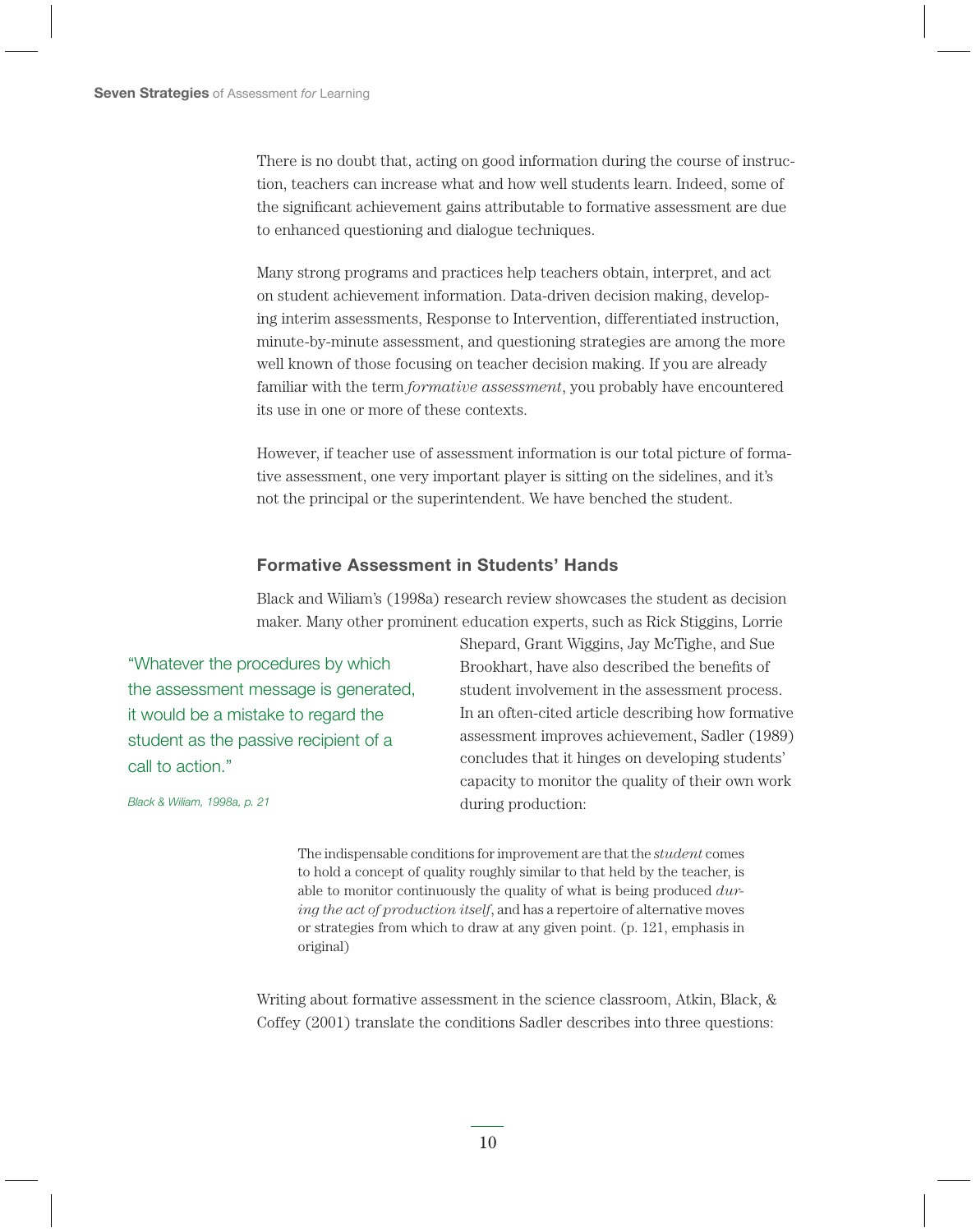- 1. Where are you trying to go? (identify and communicate the learning and performance goals);
- 2. Where are you now? (assess, or help the student to self-assess, current levels of understanding);
- 3. How can you get there? (help the student with strategies and skills to reach the goal). (p. 14)

Sadler's conditions as represented in these three questions frame what is called "Assessment *for* Learning"—formative assessment practices designed to meet students' information needs to maximize both motivation and achievement, by involving students from the start in their own learning (Stiggins, Arter, Chappuis, & Chappuis, 2004).

My colleagues and I at the ETS Assessment Training Institute have been developing classroom applications of assessment *for* learning over the past decade and have created a framework of seven strategies to organize assessment *for* learning practices focused on the needs of the learner.

# **Seven Strategies of Assessment** *for* **Learning**

The seven strategies fulfill Sadler's three conditions, phrased as questions from the student's point of view: *Where am I going?*; *Where am I now?*; and *How can I close the gap?* As you read through these strategies, note that many are not new—they reflect practices that have been around for years (Figure 1.4). What may be new is their *intentional* use, focusing on the student as the most influential decision maker in your classroom.

## **Where Am I Going?**

## *Strategy 1: Provide students with a clear and understandable vision of the learning target.*

Motivation and achievement both increase when instruction is guided by clearly defined targets. Activities that help students answer the question, "What's the learning?" set the stage for all further formative assessment actions.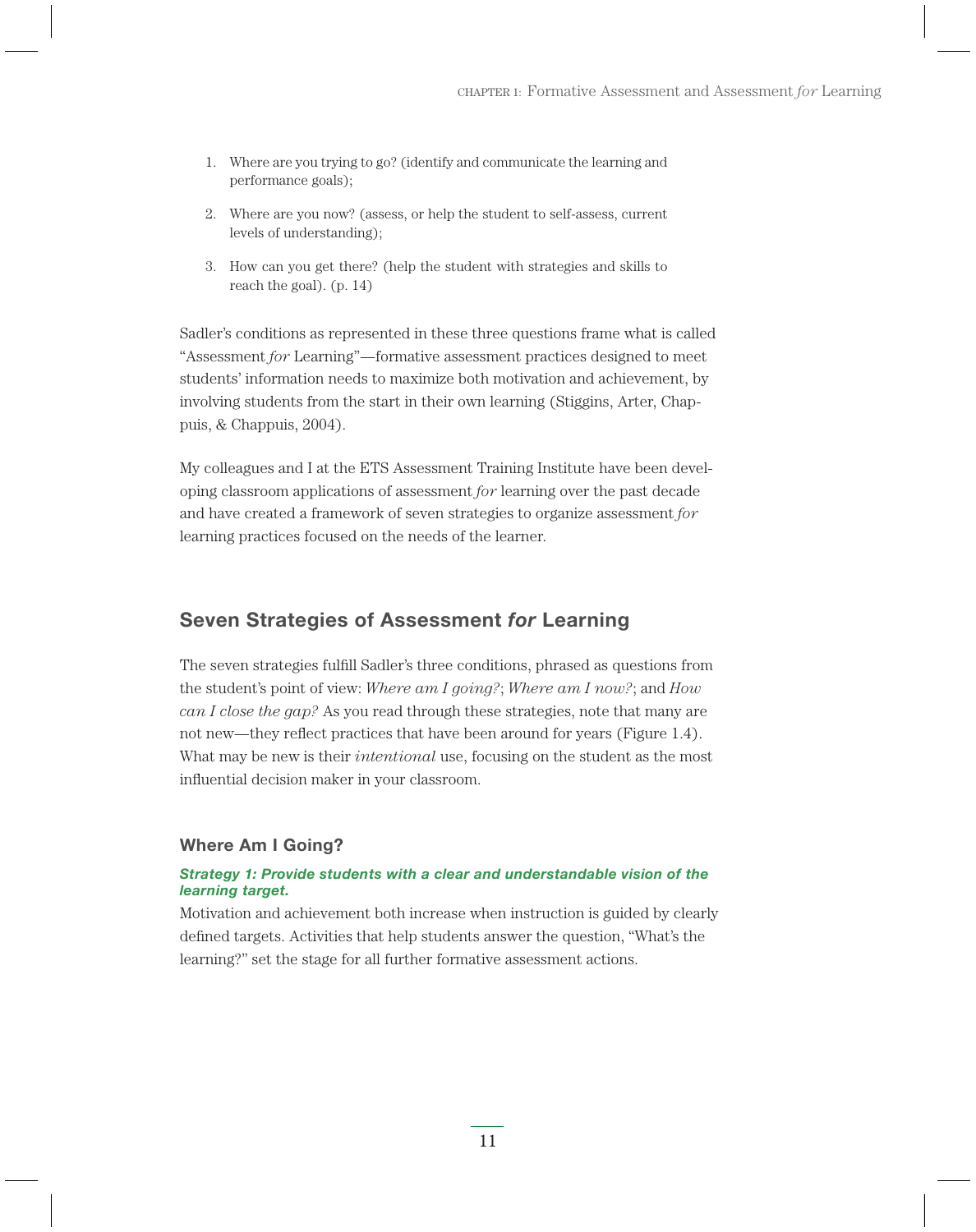*Figure 1.4*

## **Seven Strategies of Assessment** *for* **Learning**

| Where Am I Going?        |                                                                                                                                                                                                                                                       |  |  |  |
|--------------------------|-------------------------------------------------------------------------------------------------------------------------------------------------------------------------------------------------------------------------------------------------------|--|--|--|
|                          | Strategy 1: Provide students with a clear and understandable vision of the learning target.<br>Strategy 2: Use examples and models of strong and weak work.                                                                                           |  |  |  |
| Where Am I Now?          |                                                                                                                                                                                                                                                       |  |  |  |
|                          | Strategy 3: Offer regular descriptive feedback.<br>Strategy 4: Teach students to self-assess and set goals.                                                                                                                                           |  |  |  |
| How Can I Close the Gap? |                                                                                                                                                                                                                                                       |  |  |  |
|                          | Strategy 5: Design lessons to focus on one learning target or aspect of quality at a time.<br>Strategy 6: Teach students focused revision.<br>Strategy 7: Engage students in self-reflection, and let them keep track of and share their<br>learning. |  |  |  |

*Source:* Adapted with permission from R. J. Stiggins, J. A. Arter, J. Chappuis, and S. Chappuis, *Classroom Assessment* for *Student Learning: Doing It Right—Using It Well* (Portland, OR: ETS Assessment Training Institute, 2004), p. 42.

#### *Strategy 2: Use examples and models of strong and weak work.*

Carefully chosen examples of the range of quality can create and refine students' understanding of the learning goal by helping students answer the questions, "What defines quality work?" and "What are some problems to avoid?"

## **Where Am I Now?**

## *Strategy 3: Offer regular descriptive feedback.*

Effective feedback shows students where they are on their path to attaining the intended learning. It answers for students the questions, "What are my strengths?"; "What do I need to work on?"; and "Where did I go wrong and what can I do about it?"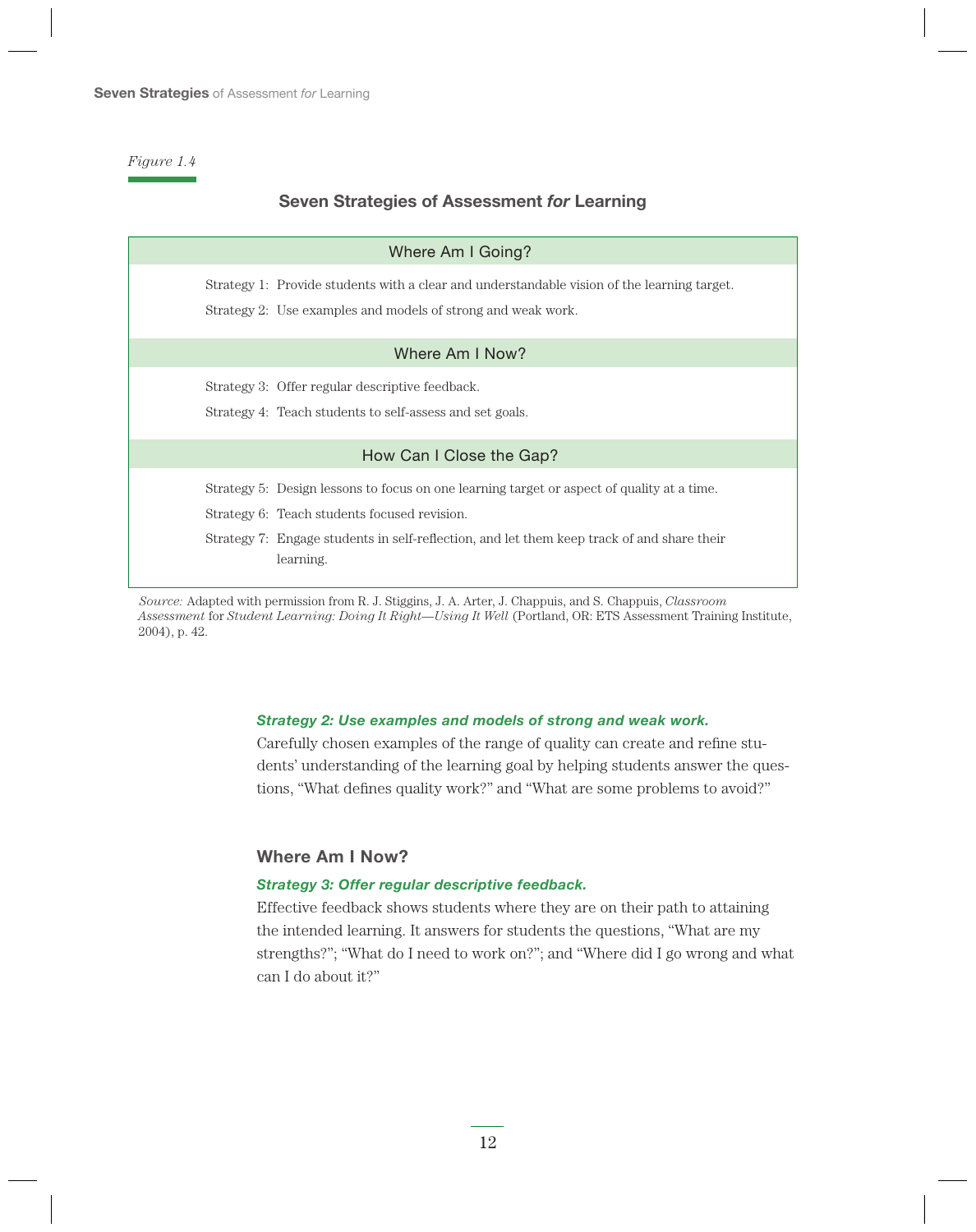#### *Strategy 4: Teach students to self-assess and set goals.*

The information provided in effective feedback models the kind of evaluative thinking we want students to be able to do themselves. Strategy 4 teaches students to identify their strengths and weaknesses and to set goals for further learning. It helps them answer the questions, "What am I good at?"; "What do I need to work on?"; and "What should I do next?"

## **How Can I Close the Gap?**

### *Strategy 5: Design lessons to focus on one learning target or aspect of quality at a time.*

When assessment information identifies a need, we can adjust instruction to target that need. In this strategy, we scaffold learning by narrowing the focus of a lesson to help students master a specific learning goal or to address specific misconceptions or problems.

#### *Strategy 6: Teach students focused revision.*

This is a companion to Strategy 5—when a concept, skill, or competence proves difficult for students, we can let them practice it in smaller segments, and give them feedback on just the aspects they are practicing. This strategy allows students to revise their initial work with a focus on a manageable number of learning targets or aspects of quality.

#### *Strategy 7: Engage students in self-reflection, and let them keep track of and share their learning.*

Long-term retention and motivation increase when students track, reflect on, and communicate about their learning. In this strategy, students look back on their journey, reflecting on their learning and sharing their achievement with others.

The seven strategies are not a recipe to be followed step by step, although they do build on one another. Rather, they are a collection of actions that will strengthen students' sense of self-efficacy (belief that effort will lead to improvement), their motivation to try, and ultimately, their achievement. They represent a use of assessment information that differs from the traditional practice of associating *assessment* with *test*, and *test* with *grade*. These assessment practices will not result in more grades in the gradebook. Rather, they ask us to think more broadly about what assessment is and what it is capable of accomplishing.